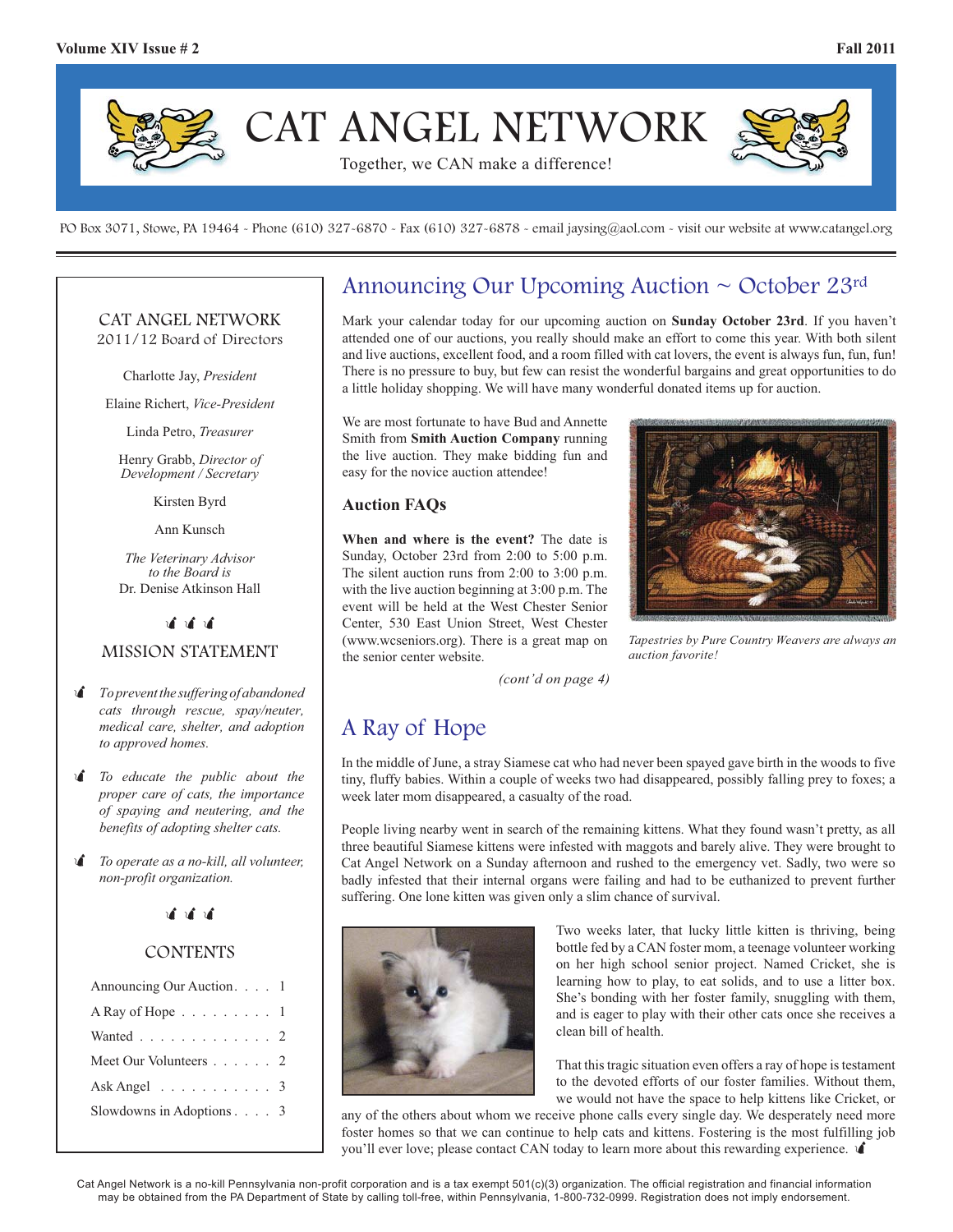# Wanted: A Few Good Men (and Women)

Do you have a few hours to spare? Cat Angel Network needs YOU.

Are you RETIRED? Do you have a little FREE TIME? Do you have a SKILL that we need?

ALLERGIC? You can be allergic to cats and still help! If you enjoy fundraising, have grant writing, accounting, or marketing skills, we can put you to work and you never have to see a cat (unless you want to, of course!)

NOT ALLERGIC? Would you like to introduce our cats to their future families at PETsMART? We always need people who enjoy dealing with the public to staff the Adoption Centers at PETsMART in Pottstown and Downingtown. The Adoption Centers are always busy and we could use help especially on Friday evenings, Saturdays and Sundays. This is a critical time for the cats and you can shorten a stressful stay for them if you are available for a few hours a week or even every other week.

Want to help but don't have lots of free time? If you are interested in VOLUNTEERING OCCASIONALLY, you can sign up for special events. For example, some of our major fundraising events include our Annual Benefit Auction, Annual Concert, Christmas photos

of pets with Santa Claus, as well as a number of smaller projects and events where help is needed. As a matter of fact, we're already in the early planning stages of our annual Santa photo event at the Pottstown and Downingtown Petsmart stores. Did you ever consider helping Santa do his work? We're looking for elves to assist Santa every weekend in December. Here's an opportunity to have a barrel of fun by being a Santa or one of his elves, hand out candy canes, get dogs, cats, monkeys, birds, rabbits, etc, to smile and look cute for their picture. It's fun – guaranteed!

*(cont'd on page 4)*

## Meet Our Volunteers

**Ann Farnum, Downingtown** Every other Friday evening CAN kitties at the Downingtown PetSmart store are the recipients of caring attention from long-time CAN volunteer, Ann Farnum. Ann can't quite remember how long she's been with Cat Angel Network: "I think it's four or five, maybe six years," she said. Ann gets around quite a bit. In addition to Feasterville, where she was born, she's lived in Conneticut, Langhorne, and presently makes her home in Downingtown. She met her husband of 37 years when they were on a trip to Jamaica. Their two sons are grown, so now days they share their home with four kitties.

Ann graduated from Neshaminy High School and started her career at a small naval facility in Warminster. For the past 20 years she's worked in doctors' offices, which she really enjoys. She is presently employed in the medical records department of a large, eight-doctor GI practice in West Chester.

Ann hardly remembers a time when she didn't have cats and told her husband when they first met that he'd "better like cats." Fortunately, he did. Now retired from Wyeth, he is the first-line cat caregiver while Ann is working. There have been a long line of cats named "Puff" in Ann's life, from her first kitten as a child, to her present "Puff" (the fifth). She became involved with CAN after talking with a volunteer at PetSmart and just thought it would be a lot of fun to help care for cats waiting for adoption. In addition to her Friday slot, she can be found helping at PetSmart adoptathons on many Sunday afternoons.

A few years ago Ann adopted two very sweet white kitty boys from CAN. Sadly they developed cardiomyopathy and passed away within two months of each other around their 3rd birthdays. These days Ann is happy to have adopted twi orange boys, Eric and Neil, and more recently a sweet, blue-eyed white kitty, David, who is deaf. All three boys are named after members of classic rock bands, another of Ann's passions. Ann is very happy to have found CAN and enjoys being part of an all-volunteer group that works so hard to save and improve the lives of so many loveable cats and kittens.

**Elaine (Lainey) Fox, Pottstown** Elaine (Lainey) Fox grew up in Clarks Green, PA, a suburb of Scranton. After graduating from Lycoming College, she went to Johns Hopkins in Baltimore for training as a medical social worker. For 13 years she worked in Philadelphia and Baltimore hospitals. Her career as a substitute elementary school teacher began when she married and moved to Earl Township. Lainey laughingly says that "over her 30 year career she's taught everything except gym."

Lainey's love of cats began as a young girl. There were always two or three cats around her home and she was often seen building "cat condos" out of cardboard boxes and pushing her very tolerant charges around in a doll carriage. Her college companion, a Siamese cat, was known for biting her boyfriends. Once retired and widowed, Lainey noticed that cats just seemed to find their way to her yard. In 2004 during a snowstorm, a black cat that she had been feeding came running to her door and seemed only too happy to come inside. And of course, the next day her kittens were born. Lainey's vet directed her to CAN and Charlotte Jay, who guided her through her first experience with fostering and a CAN volunteer was born.

The shelter was the focus of Lainey's attention as a new CAN volunteer and she still spends time most Wednesday afternoons grooming and doling out lots of TLC to the resident kitties. When the Pottstown PetSmart store opened she became the dedicated Saturday morning volunteer, arriving at 7:00 a.m. to make sure the adoption center and kitties were ready for the store opening. She is an experienced bottle-feeder of orphaned kittens and especially enjoys bringing some of her babies to PetSmart to help educate children and their parents.

Very dear to Lainey's heart are her three special needs kitties: Nike, Adidas, and Sketcher. These sweet polydactyl kitties were found at a cement factory with severe chemical burns when they were 2 weeks old. Lainey bottle fed them and continues to care for them despite the physical handicaps resulting from their horrific start in life. She hopes more people will consider adopting kitties with special needs. According to Lainey: "There is a much deeper bond that develops with these kitties. They love and appreciate you even more because they are more dependent on you than a healthier cat."  $\mathbf{\hat{I}}$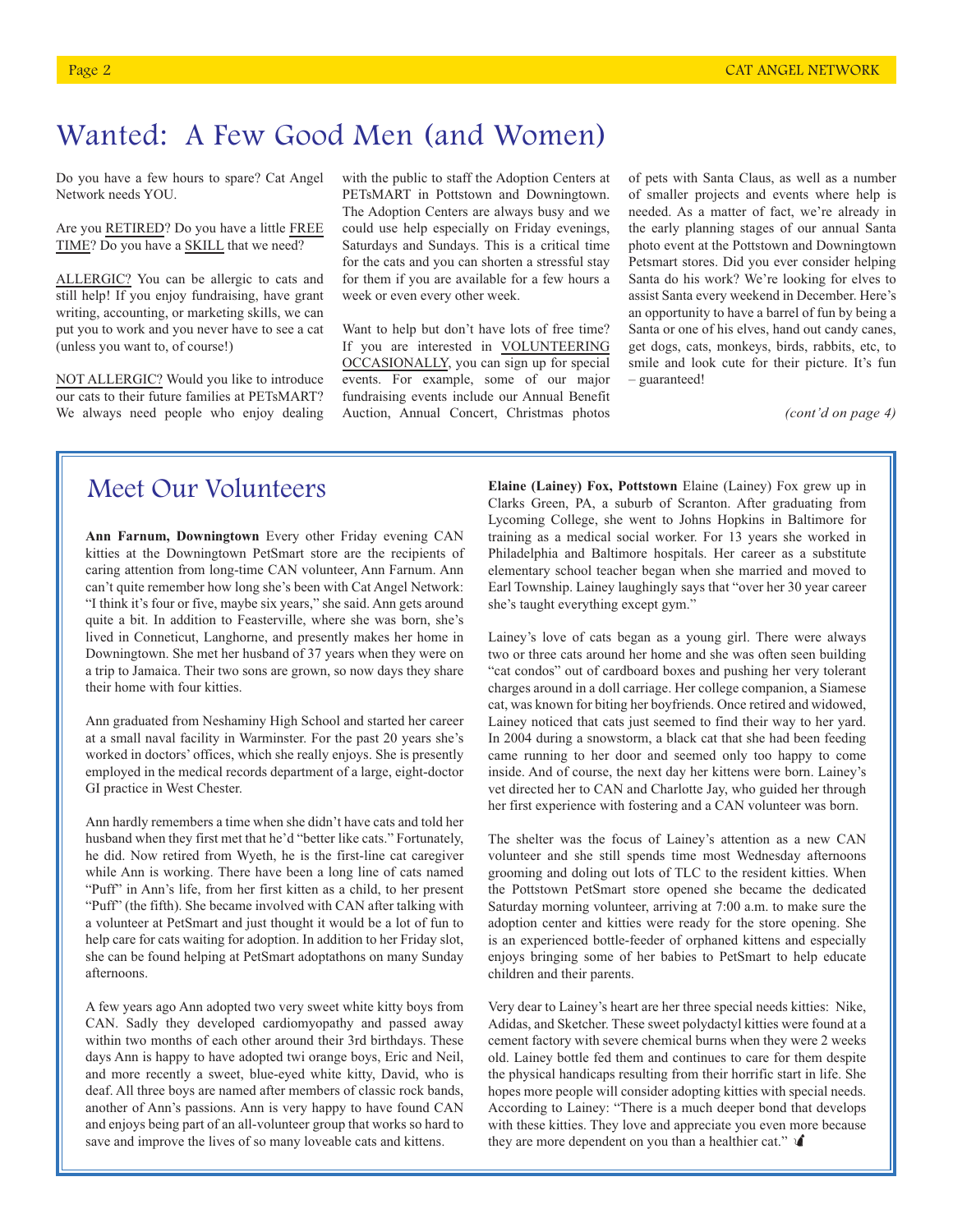

# Ask "Angel"



I*n this issue, our resident kitty behavior expert, Angel, wanted to share a real life story (with a happy ending) about an abandoned and injured cat who got a second chance.*.

### A Cat Named Plywood

 I was browsing my Facebook page one evening when I came across a post of an orange tabby cat walking through the autumn leaves. What riveted my attention, however, was the sight of a horrific wound on the left side of his face. It was impossible to look at anything but the mass of clotted blood covering his eye and everything around it.

The post said that the injured cat had been spotted off and on in the area around a house deserted by an evicted family. Food was being left, and a humane trap was going to be set to catch the poor kitty.

For the next few weeks, I couldn't get this cat off of my mind. Then I saw the post I had been praying for - the cat had been caught! The trapper was Jill Hammill, a CAN volunteer who works at Paoli Vetcare, and she planned to bring the kitty into work with her the next day. The comments in response to her post were pretty pessimistic. Most felt that little could be done to put that mangled face back together and the most humane thing to do would be to end his suffering.

But something about the sight of the robust-looking cat striding confidently through the leaves didn't jive with that gloomy prognosis. Except for his face, he looked so well and strong. This cat was a survivor and deserved a chance.

I called Jill that night and asked if she would talk to the vet and see if something could be done for this cat. The orange boy went into surgery the next day, and under the skilled hands of the surgeon Dr. Goscilo at Paoli Vetcare, his face was carefully stitched together. Amazingly, his eye was intact and unharmed except for the eyelid. He would not be able to blink in the usual way, but the vet reported that the kitty's third eyelid was keeping the eye moist.

The Before and After pictures posted on Facebook that night were bloody and raw-looking, but as hard as they were to look at, there was no doubt that the surgery was a resounding success. Harvey, as he was named at the vet's office, was going to make it!

In the next few weeks Jill did some detective work and found out a few things about the abandoned cat. His name had been Plywood, and he was not a feral cat at all, but actually slept in bed with



*Woody, after surgery and some TLC, looks like he's on top of the world! (On a cat shelf in his foster home.)*

the members of the evicted family. They said that they thought he was injured back in July, which means he made it through FOUR difficult months before he was trapped in November! Yes, Plywood the Cat was indeed a survivor.

Today Woody, as he is called, is doing extremely well and is ready for adoption! A loving and handsome boy, he is eager to begin the second of his nine lives in a secure new home!

Woody's vet costs were covered by a donor, but if you would like to help future injured strays who come to Cat Angel Network, donations can to sent to "Woody's Fund," Cat Angel Network, Box 3071, Stowe, PA 19464.

## Slowdown in Adoptions Sad Economic Indicator

Animal rescue groups across the country are feeling the pinch of the recession in the saddest possible way -- donations are falling, animal relinquishments are on the rise and adoption requests have slowed. Rescue and adoption is a revolving door process and the door is sticking.



Cat Angel Network does not euthanize cats due to lack of space; however, if the fosters in our care aren't finding homes as readily as in the past, it seriously hinders our ability to help many of the hundreds of cats and kittens on our surrender waiting list. Some publicly-funded rescue groups have even offered cats for an adoption fee of \$1. While the public may think this is a great deal, it just reminds us that these groups would rather take a loss on their costs than to have to euthanize more cats.



Yet, in such dire times, the love and affection provided by one of our dear cats or a pair of our sweet kittens can lift the gloom you may otherwise be feeling. It's hard to not feel better when a beloved cat is gently purring in your arms or the antics of a team of frisky kittens has you giggling in delight. Adopting a rescue cat is a small investment that will reap a lifetime of happy benefits. Please visit Cat Angel Network at the PetSmart stores in Pottstown and Downingtown, or look on our website, www. catangel.org – you may find a forever friend as well as take the right step toward bringing our  $\frac{1}{2}$ economy back.  $\frac{1}{2}$